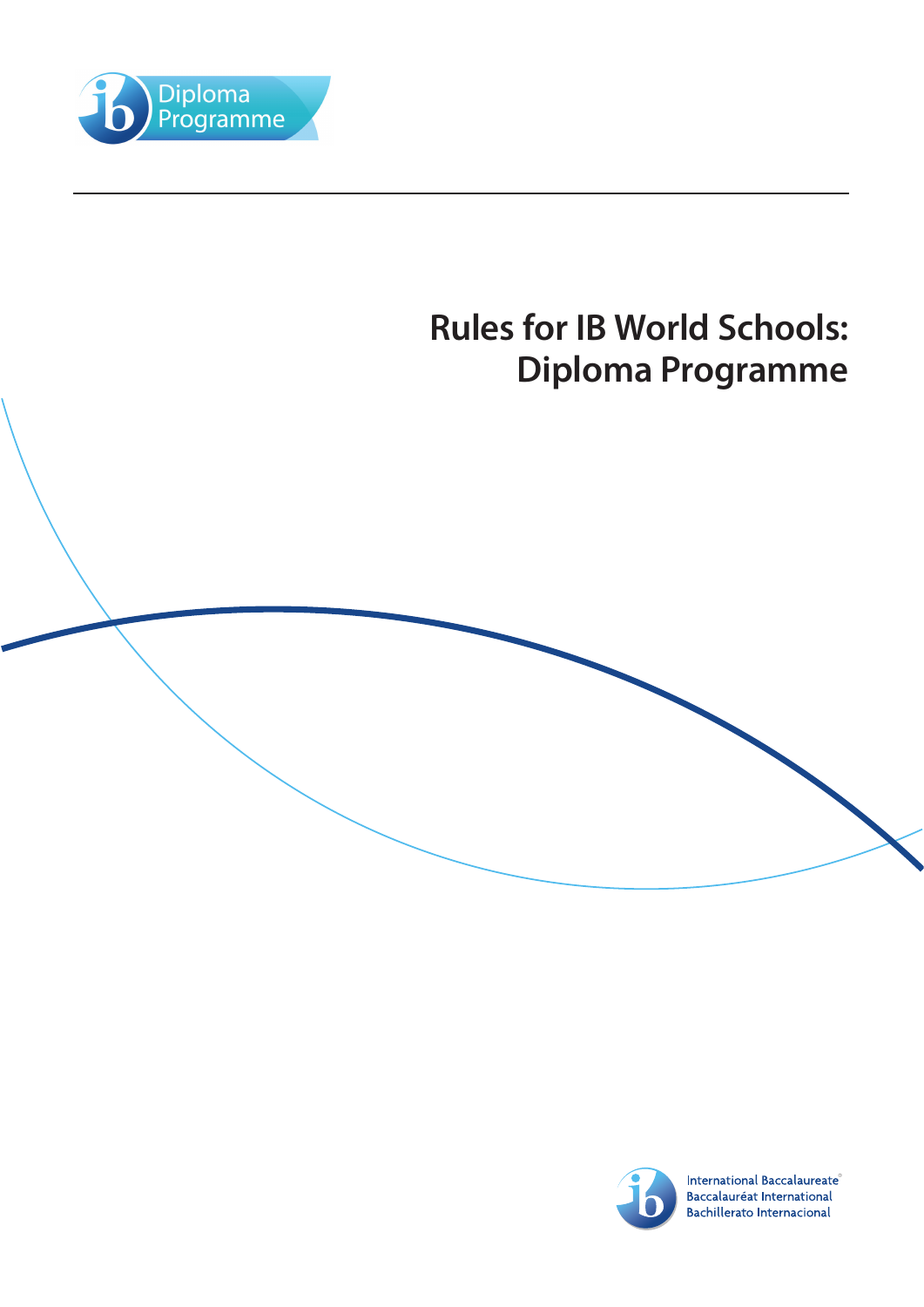# **Diploma Programme Rules for IB World Schools: Diploma Programme**

Published April 2014 Updated March 2016

Published on behalf of the International Baccalaureate Organization, a not-for-profit educational foundation of 15 Route des Morillons, 1218 Le Grand-Saconnex, Geneva, Switzerland by the

> International Baccalaureate Organization (UK) Ltd Peterson House, Malthouse Avenue, Cardiff Gate Cardiff, Wales CF23 8GL United Kingdom Website: www.ibo.org

> © International Baccalaureate Organization 2014

The International Baccalaureate Organization (known as the IB) offers four high-quality and challenging educational programmes for a worldwide community of schools, aiming to create a better, more peaceful world. This publication is one of a range of materials produced to support these programmes.

The IB may use a variety of sources in its work and checks information to verify accuracy and authenticity, particularly when using community-based knowledge sources such as Wikipedia. The IB respects the principles of intellectual property and makes strenuous efforts to identify and obtain permission before publication from rights holders of all copyright material used. The IB is grateful for permissions received for material used in this publication and will be pleased to correct any errors or omissions at the earliest opportunity.

All rights reserved. No part of this publication may be reproduced, stored in a retrieval system, or transmitted, in any form or by any means, without the prior written permission of the IB, or as expressly permitted by law or by the IB's own rules and policy. See http://www.ibo.org/copyright.

IB merchandise and publications can be purchased through the IB store at http://store.ibo.org.

Email: sales@ibo.org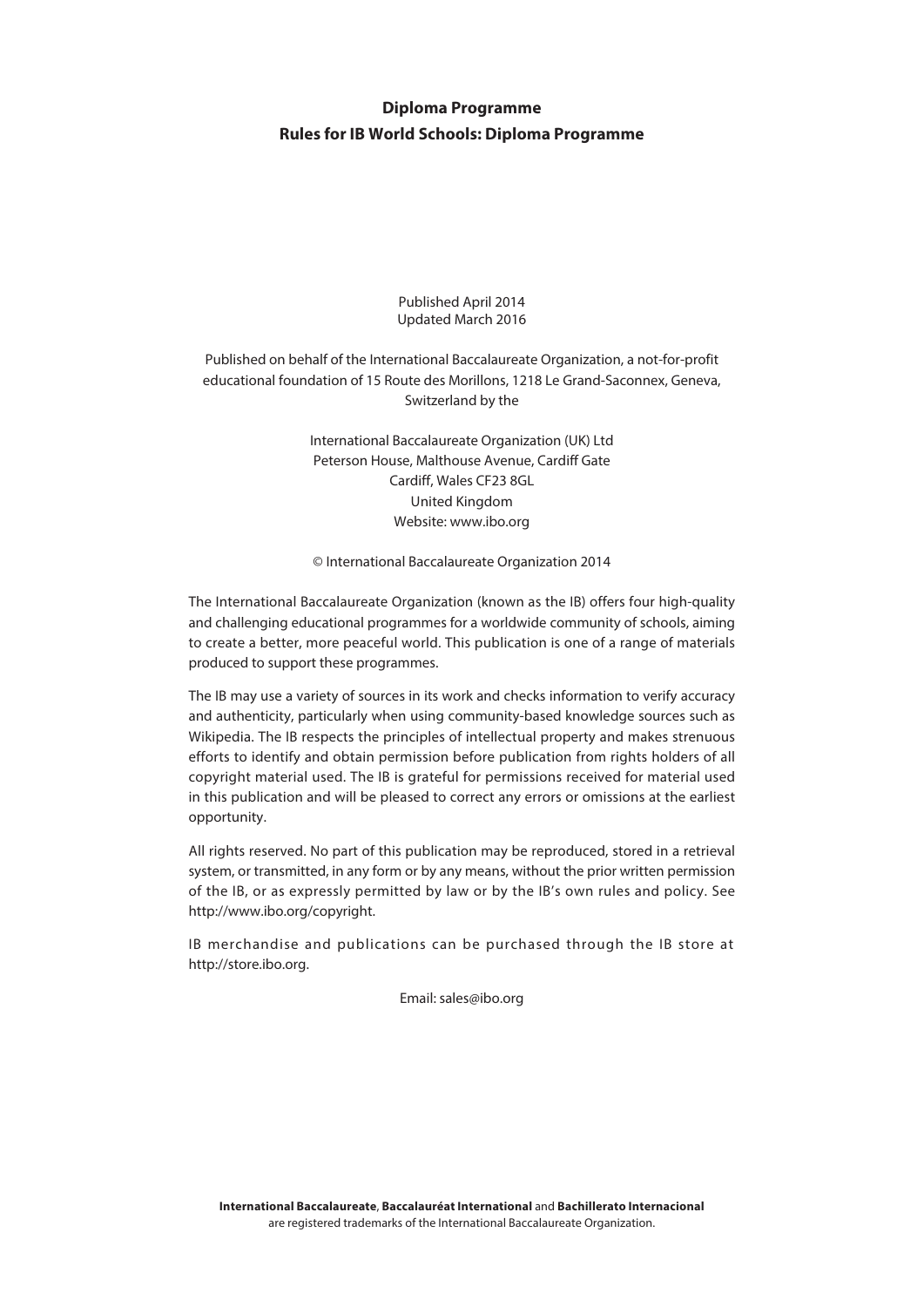# **Article 1: Scope**

- 1.1 International Baccalaureate Organization (hereinafter together with its affiliates "IB Organization") is a foundation that has developed and offers four programmes of international education: the Primary Years Programme ("PYP"), the Middle Years Programme ("MYP"), the Diploma Programme ("DP") and the Career-related Programme ("CP") (collectively hereinafter "IB programmes"). It authorizes schools (known as IB World Schools and hereinafter "schools") to offer one or more of these programmes to its students (hereinafter "candidates").
- 1.2 This document describes the rules that apply to those schools that have been authorized to offer the DP.
- 1.3 When used herein the term "legal guardians" encompasses parents and individuals with guardianship of any candidate enrolled in the DP. If a candidate is of legal age, the school's duties towards legal guardians specified herein also apply towards the candidate.

#### **Article 2: Acceptance of IB Organization's requirements**

Schools agree to comply with the following publications which govern the administration of the programme:

- 1. *Rules for IB World Schools: Diploma Programme* (this document)
- 2. *General regulations: Diploma Programme*
- 3. *Programme standards and practices*
- 4. *Handbook of procedures for the Diploma Programme* (hereinafter the "handbook")
- 5. the IB Organization's "Rules and policy for use of IB intellectual property" (available on the website) and online terms and conditions

and programme requirements within:

6. *The Diploma Programme: From principles into practice*

# **Article 3: Reference to the IB Organization's function and its programmes**

- 3.1 The IB Organization is independent from schools. Schools must inform the relevant authorities and legal guardians that:
	- a. the sole responsibility for the implementation and quality of teaching of the DP rests with the school
	- b. the sole responsibility for any shortcomings in the implementation or quality of teaching of the DP is borne by the school
	- c. the award of the International Baccalaureate diploma (hereinafter "IB diploma") or Diploma Programme Course Results is the sole prerogative of the IB Organization and not of the school.
- 3.2 A school is entitled to present itself as an "IB World School" and to use the "IB World School" logo as per article 9.4 only in connection with the IB programme(s) that it has been authorized to implement. This right is only granted for the period of validity of the school's authorization and lapses automatically should the authorization be terminated or withdrawn. In addition, schools are never permitted to use the IB Organization corporate logo.

#### **Article 4: Responsibilities of the IB Organization**

4.1 The IB Organization will allow schools to deliver the DP and to use the related materials under the conditions provided in these *Rules for IB World Schools: Diploma Programme*.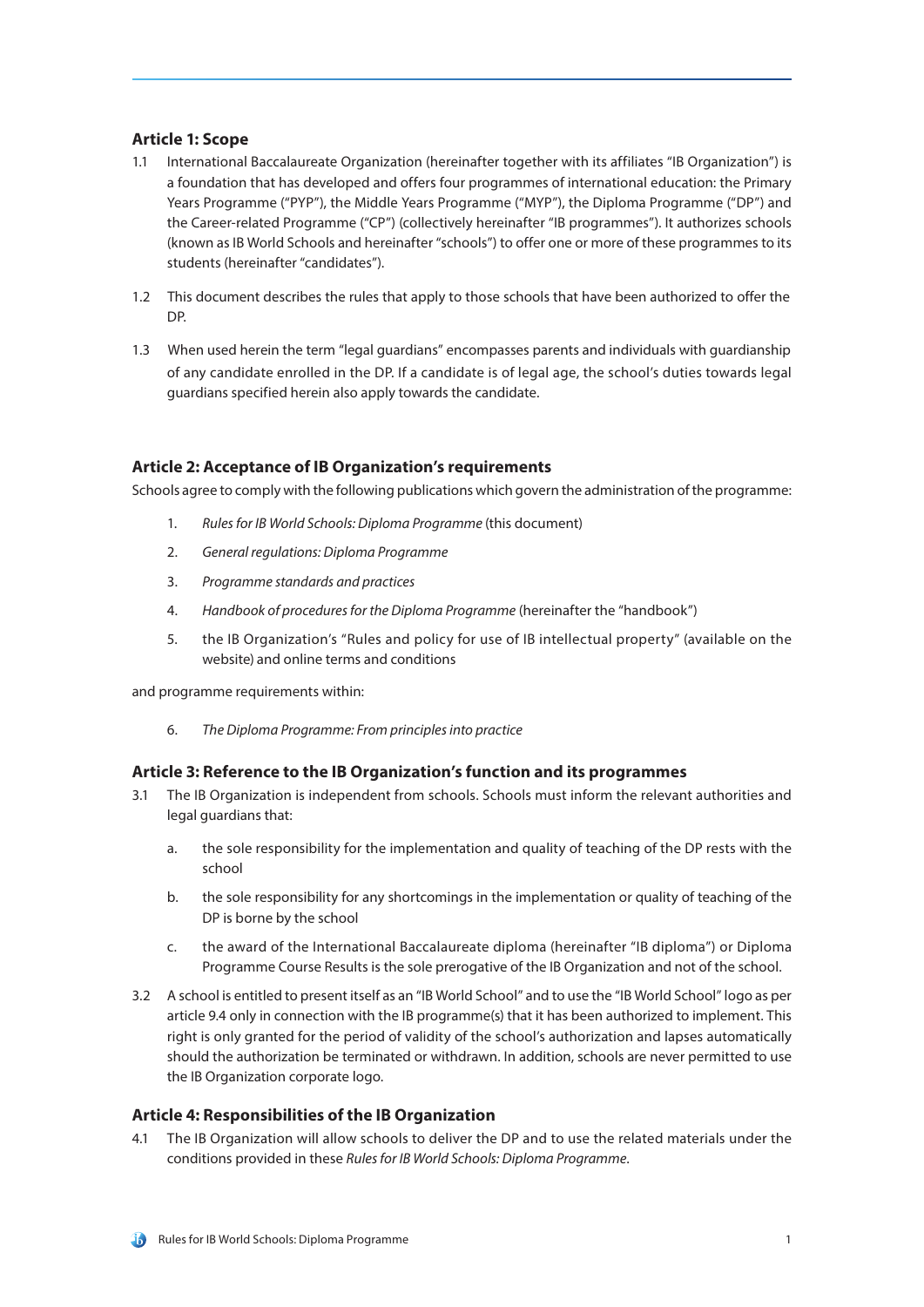4.2 The IB Organization will establish assessment procedures, including the schedules for examinations in May and November, and will take all reasonable measures to ensure the integrity and security of all forms of assessment.

# **Article 5: Responsibilities of schools**

- 5.1 Schools are responsible for ensuring that they can implement the DP in conformity with their obligations under local and national laws.
- 5.2 Schools are responsible for the quality of support provided for candidates and for the teaching of the DP, and they undertake to hold the IB Organization harmless with regard to any legal action taken by candidates or their legal guardians as a result of any shortcomings.
- 5.3 Schools must ensure that they appropriately fund the DP, deliver it effectively and administer it according to the requirements of the IB Organization.
- 5.4 Each school must appoint a DP coordinator to manage the implementation of the DP. The school must ensure that the coordinator is proficient in one of the principal IB working languages (English, French or Spanish).
- 5.5 Schools must ensure that teachers and administrators receive IB-recognized professional development as required. Minimum requirements for professional development are outlined in the *Programme evaluation guide and self-study questionnaire: Diploma Programme.*
- 5.6 It is the practice of the IB Organization to make its programmes available to all students from IB World Schools. No student will be excluded by the IB Organization on the grounds of race, nationality or national origin, ethnicity, culture, gender, age, sexual orientation, religious affiliation, political beliefs, disability or any other personal characteristic as prohibited by law. Schools must implement their duties under these rules in a manner that enables this practice to be upheld.
- 5.7 It is the practice of the IB Organization to make its assessment available to all candidates from IB World Schools who have fulfilled the school's and the IB Organization's academic requirements and paid the required fees to register for an IB examination session. No candidate will be excluded by the IB Organization on the grounds of race, nationality or national origin, ethnicity, culture, gender, age, sexual orientation, religious affiliation, political beliefs, disability or any other personal characteristic as prohibited by law. Schools must implement their duties under these rules in a manner that enables this practice to be upheld.
- 5.8 It is the school's responsibility to determine whether it can enroll a candidate with learning support requirements into the DP. Schools must ensure that legal guardians and candidates themselves are aware of the inclusive assessment arrangements recommended by the IB Organization for candidates with learning support requirements. A school is permitted to make inclusive assessment arrangements for such candidates in accordance with the policy and procedures outlined in the relevant IB Organization publication on inclusive education and in the handbook.
- 5.9. Schools must ensure that they implement their programme in line with the documents published by the IB Organization for that purpose.
- 5.10 Schools must ensure that teachers of the DP are knowledgeable about the curriculum and assessment requirements set out in the DP guides and supporting materials. To this end, it is the school's responsibility to ensure access for teachers to all relevant, up-to-date DP guides and supporting materials from the IB Organization.
- 5.11 Candidates must be registered for an examination session in an accurate and timely manner, according to the deadlines in the handbook. Schools must administer diligently and securely those aspects of assessment for which they are responsible, in accordance with the procedures described in the handbook.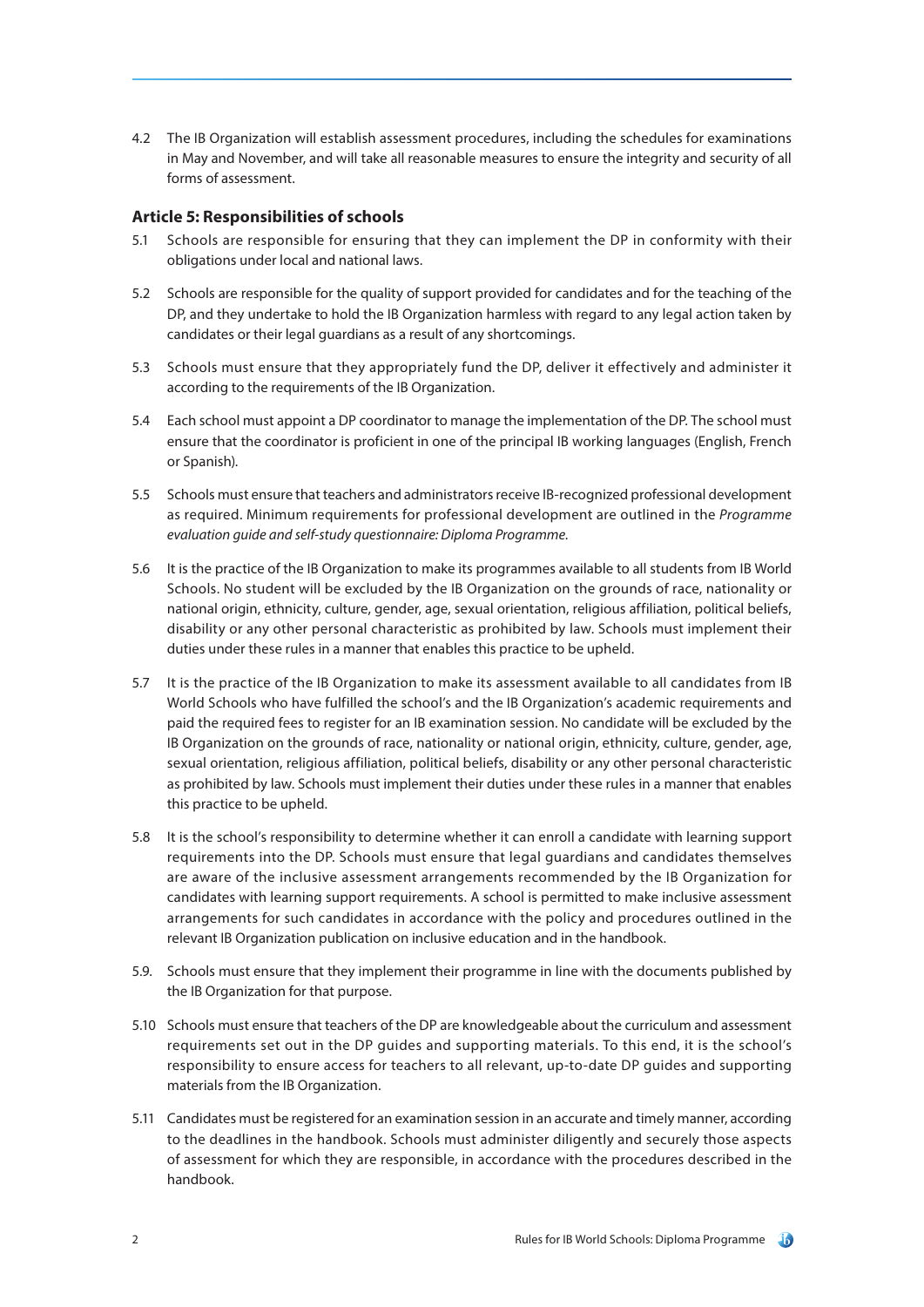- 5.12 Schools are responsible for ensuring that candidates and legal guardians:
	- a. can access a copy of the *General regulations: Diploma Programme* from the time the candidate enrolls in the DP
	- b. are informed about the general regulations and all DP requirements, notably the content of the curriculum and relevant aspects of assessment and any restrictions or prohibitions that apply to the DP
	- c. are informed of how the school implements the DP
	- d. are aware of the services offered by the IB Organization.
- 5.13 Schools undertake to hold the IB Organization harmless with regard to any legal action taken by candidates or their legal guardians in which non-receipt of the *General regulations: Diploma Programme*  constitutes one of the grounds of such action.
- 5.14 Schools must ensure that all fees are paid in accordance with the scales of fees, assigned currency and timetable for payments currently set by the IB Organization. Non-payment of fees will result in the IB Organization withholding candidates' results for the school concerned.
- 5.15 For use of the IB Organization's secure online services, schools must control the allocation and use of usernames and passwords and ensure that teachers are aware of the terms and conditions.
- 5.16 Schools must inform the IB Organization of any major changes in their governance and/or organizational structure. The IB Organization may choose to visit a school as a result of these changes, if it considers that they may affect the implementation of the programme. The visit will be funded by the school, according to the IB Organization policies in this respect.
- 5.17 The DP coordinator must be available during the written examinations in May/November and when results are issued to ensure that all candidates receive their results. Additionally, schools must ensure that an appropriate contact person, who may or may not be the coordinator, is available after results have been issued to candidates to request the enquiry upon results service on their behalf and/or register them for the forthcoming examination session, if appropriate.
- 5.18 Schools are responsible for ensuring that candidates comply with all assessment requirements for the DP. If candidates do not comply with these requirements, then no grade will be awarded in the subject(s)/requirement(s) concerned.
- 5.19 Schools are responsible for the secure storage of the IB Organization examination stationery and examination papers for a forthcoming examination session. The school must immediately notify the IB Organization via IB Answers of any breach in the procedure for the secure storage of such material. The school must provide the IB Organization with statements and other relevant information concerning the breach and reasonably cooperate with the IB Organization in investigating and addressing such a breach.

#### **Article 6: Programme evaluation procedures, inspections, and school visits**

- 6.1 An evaluation of a school's implementation of the DP takes place at five-year intervals after initial authorization. Schools must conduct a self-study as part of this evaluation process. The IB Organization reserves the right to visit schools going through evaluation.
- 6.2 Schools must take action in response to the recommendations as detailed in the evaluation report. Schools receiving matters to be addressed must resolve them within the timeline outlined in the report.
- 6.3 Schools must be open to visits from representatives of the IB Organization regarding their implementation of the DP. These visits can be made at any time with reasonable advance notice and will be funded by the school.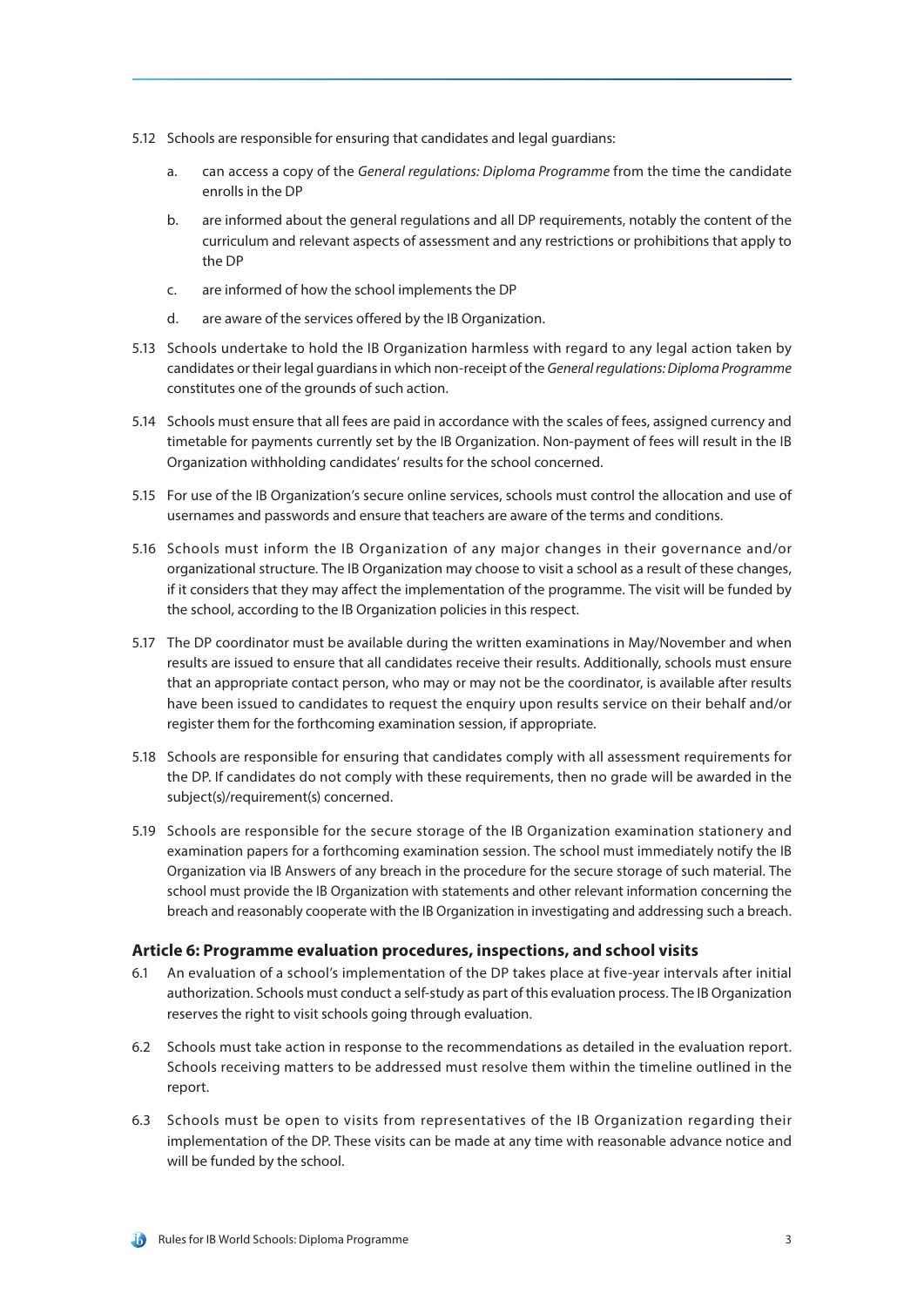6.4 The IB Organization will conduct unannounced inspections of schools during periods of examinations in order to monitor compliance with the *General regulations: Diploma Programme* and the handbook*.*

# **Article 7: University recognition**

- 7.1 The IB Organization actively promotes wide recognition and acceptance of the IB diploma as a basis for entry to courses at universities and other institutions of higher education, but the requirements of individual institutions and the relevant authorities of a country are subject to change beyond the IB Organization's control. Schools, therefore, have the duty to make it clear to all candidates and legal guardians, including in relevant documents such as enrollment forms or promotional literature, that the recognition of an IB diploma by a specific university and the relevant authorities of a specific country cannot be guaranteed. Schools are also responsible for informing candidates and legal guardians about the specific requirements (including subject choices) for recognition in all countries and universities where such requirements exist.
- 7.2 Schools are solely responsible for the consequences of any failure to clarify the foregoing points with candidates and legal guardians and undertake to hold the IB Organization harmless with regard to any legal action taken by candidates or legal guardians as a result of any such omission.

### **Article 8: Diploma Programme courses online**

- 8.1 The IB Organization allows schools to offer the DP to candidates through a combination of classroombased courses and IB Organization-approved online courses. The IB Organization approves and monitors online course providers based on the IB Organization standards for development and delivery of online courses.
- 8.2 Where a school chooses to offer an IB Organization-approved Diploma Programme online course, the school must ensure that a suitably trained member of staff fulfills the role of site-based coordinator.
- 8.3 The school must inform all candidates enrolled in Diploma Programme courses online that they must comply with the same IB Organization requirements as candidates enrolled in face-to-face courses.
- 8.4 The school is responsible for registering candidates and administering examinations for candidates enrolled in IB Organization-approved online courses.

# **Article 9: Intellectual property of the IB Organization**

- 9.1 The content of the curriculum and assessment, for all of the IB programmes, as well as all materials produced and published by the IB Organization in any form, remain the sole property and copyright of the IB Organization.
- 9.2 Furthermore, the IB Organization is the owner of registered trademarks, including its corporate logos, the "IB World School" logo, and the wordmarks "International Baccalaureate", "Baccalauréat International", "Bachillerato Internacional" and "IB". Consequently, a school is prohibited from using the above-mentioned trademarks to identify or reference its own non-IB Organization courses.
- 9.3 The IB grants a school, at authorization, a non-exclusive licence to teach the DP and to use the related materials supplied by the IB Organization in compliance with the IB Organization's "Rules and policy for use of IB intellectual property" and online terms and conditions, updated periodically. This licence is limited to the delivery of the programme within that school.
- 9.4 Subject to the conditions of the IB Organization's "Rules and policy for use of IB intellectual property" and online terms and conditions, a school's authorization to teach the DP also grants the school a nonexclusive licence to:
	- a. use the "IB World School" logo on its stationery, publications, website and non-commercial promotional material in connection with the IB programme it is authorized to offer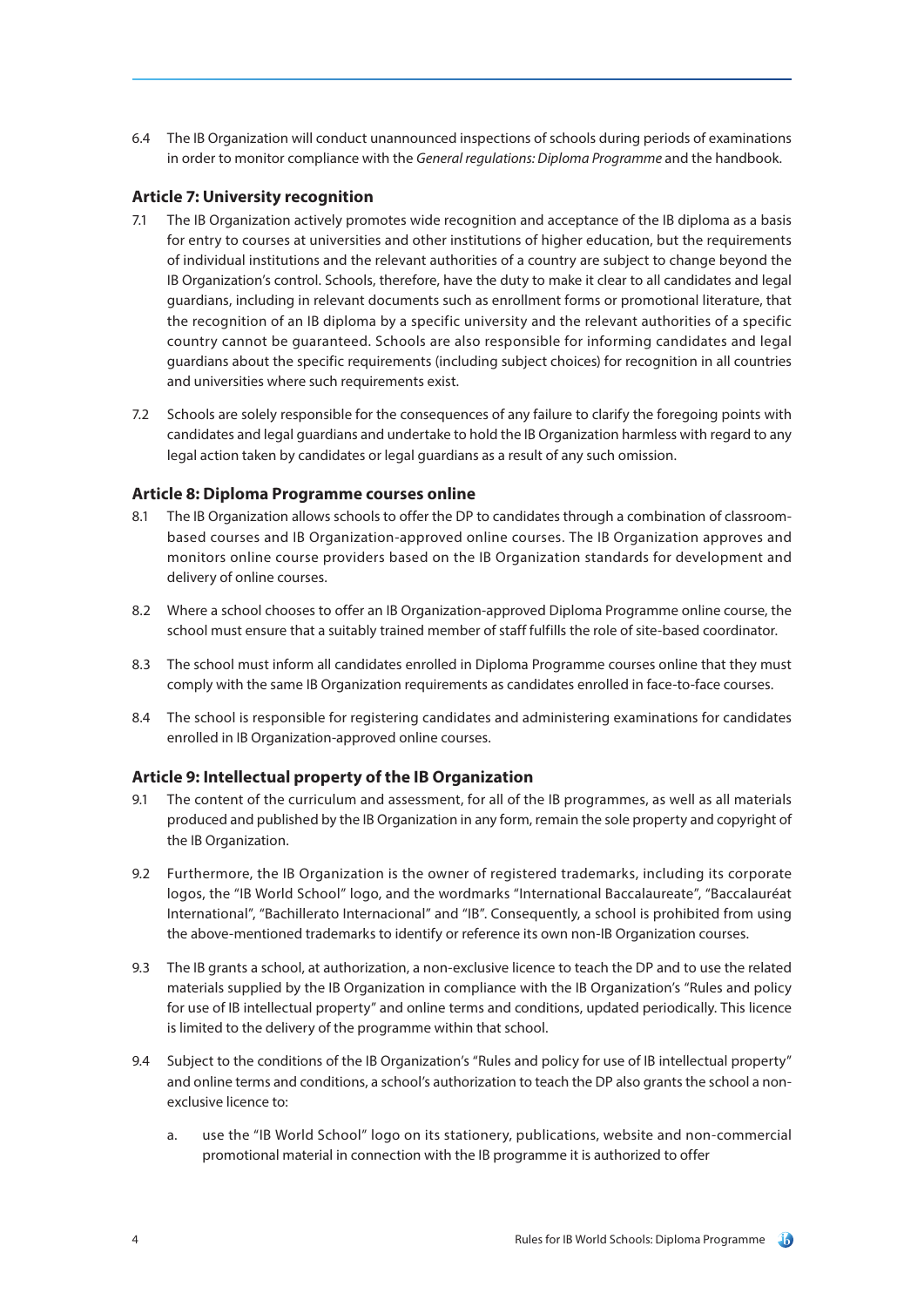- b. use the IB Organization's DP sub-brand logo and graphic of the programme model, without any alterations, additions or amendments
- c. where a school offers three or more IB programmes, use the "IB Continuum" logo
- d. make copies of official programme documentation in part or whole for use by their teachers and post such copies or extracts on the school's access-restricted website for their school community for teaching or information purposes
- e. make copies of materials prepared by the IB Organization specifically for candidate use or to inform legal guardians, with the exception of examination papers and materials for the forthcoming examination session, which must not be copied or reproduced under any circumstances.
- 9.5 Schools must not otherwise reproduce any materials from the IB Organization or use its logos in any form without prior written consent from the IB Organization.
- 9.6 All the rights granted in articles 9.3 and 9.4 are granted only for the period of validity of the school's authorization and lapse automatically when the authorization ends.

#### **Article 10: Copyright in materials submitted to the IB Organization**

- 10.1 Candidates produce materials in a variety of forms that are submitted to the IB Organization as part of the assessment requirements. These assessment materials (hereinafter "materials") include all forms of written work, audio and visual materials, computer programs and data and, in certain cases, may contain images or voices of the candidates.
- 10.2 Candidates retain copyright in all materials submitted for assessment purposes, but by submitting those materials, and subject to article 10.4, candidates thereby grant the IB Organization a nonexclusive, charge-free, worldwide licence, for the duration of the applicable jurisdiction's copyright protection, to reproduce submitted materials, to use the image and voice of the candidate where they appear on audio or video materials and to reproduce any musical performances in any medium for assessment, educational, training and/or promotional purposes relating to the IB Organization's activities, or to those related activities of which it approves. Such licence shall become effective from the date of submission to the IB Organization.
- 10.3 Where the IB Organization uses these materials for purposes other than assessment, it may modify, translate or otherwise change them to meet particular needs and will, in most cases, anonymize them before publication in print or in electronic form. If the purpose of the publication is to focus on work of a particularly high standard the candidate and school may be identified and the school informed beforehand. The school is expected to make every effort to inform the candidate.
- 10.4 Under exceptional circumstances a candidate and/or a candidate's legal guardian may withdraw the aspects of the licence relating to use of a candidate's work outside of an assessment context for a specific piece of work. In such case the IB Organization must be notified in accordance with the procedure described in the handbook. The candidate must submit a written notification to the school's DP coordinator who has the duty to inform the IB Organization by the due date set forth in the handbook. In these cases the IB Organization will use the material only for assessment purposes as defined in article 10.5.
- 10.5 Under the licence granted upon submission for assessment purposes, the IB Organization can electronically scan, store or reproduce submitted materials in any media in order to allow the materials to be communicated to examiners, moderators and any other persons involved in the assessment process or any subsequent appeals (including third-party vendors and/or services providers). The materials may also be used in the training of examiners. Material for which a candidate has withdrawn the aspects of the licence relating to use of candidate work outside of an assessment context will not be placed in any IB Organization publications or for any commercial or promotional purposes.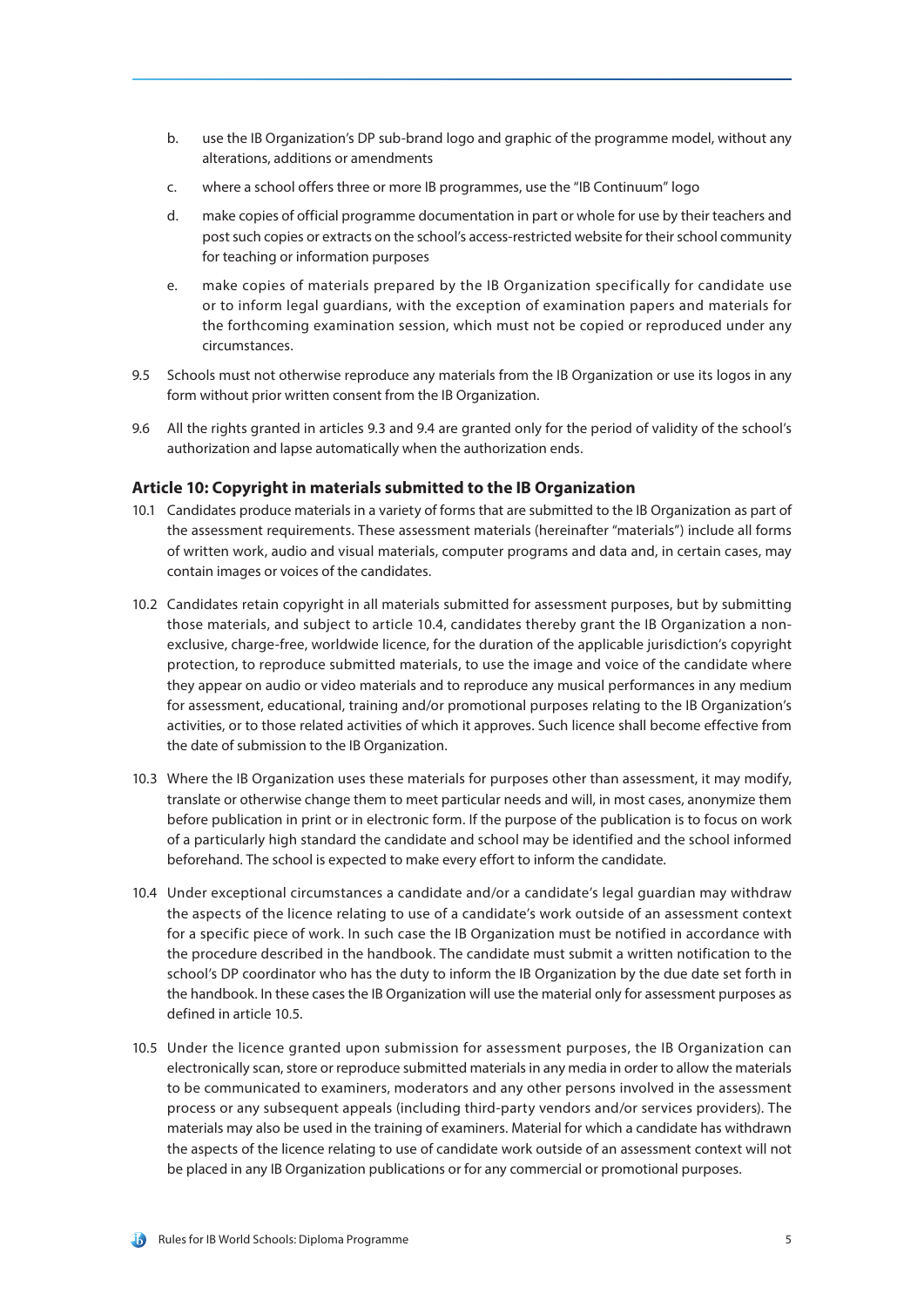- 10.6 Candidate materials may include assessment tasks that have been created by teachers within the terms of their contract of employment and that are the copyright of the school. By submitting such materials, the school is granting to the IB Organization a non-exclusive, charge-free, worldwide licence, for the duration of the applicable jurisdiction's copyright protection, to reproduce submitted materials in any medium for assessment, educational, training and/or promotional purposes relating to the IB Organization's activities, or to those related activities of which it approves. Such licence shall become effective from the date of submission to the IB Organization.
- 10.7 Where materials submitted to the IB Organization contain third-party copyright material, information about the source should be included in the submission to enable the IB Organization, if necessary, to seek permission from the copyright holder to use the material.

# **Article 11: Use of candidate data and school information**

- 11.1. Candidate data
	- a. "Candidate data" under these *Rules for IB World Schools: Diploma Programme* is any information or data relating to a candidate that can identify the candidate or make the candidate identifiable, whether by itself or in combination with other information, such as name, address, email addresses, date of birth, phone numbers, financial information, assessment results, materials, image, voice, and/or mental and physical health information.
	- b. The IB Organization operates globally and is subject to a variety of legal requirements about personal data, personal information and privacy, so it manages the protection of candidate data on a global basis. Schools are based all over the world and are subject to data protection and privacy laws and regulations regarding candidate data in their respective countries. Each school hereby represents and warrants to the IB Organization that it complies with the applicable data protection and privacy laws in its respective country with respect to candidate data, and will fully cooperate with the IB Organization in complying with any such laws.
	- c. The IB Organization shall not be responsible for schools' compliance with any data protection or privacy law applicable to them, and schools undertake to hold the IB Organization harmless with regard to any legal action taken by candidates, their legal guardians or other third parties with respect to any data protection or privacy law.
	- d. Each school hereby represents and warrants to the IB Organization that any collection, processing and/or sharing of candidate data with the IB Organization is done in accordance with all data protection and privacy laws that may be applicable to them. To the extent required under data protection or privacy law applicable to them, each school undertakes to seek express consent from candidates and/or their legal guardians for processing of candidate data for the purposes listed in article 11.1(f) below.
	- e. Each school hereby undertakes, to the extent required under the applicable law of its respective country, to only use or process the candidate data as necessary for the purpose for which it was collected as defined in article 11.1(f) below. Each school further hereby undertakes that, to the extent required under applicable law, they have implemented appropriate technical and organizational measures to protect candidate data against unauthorized or unlawful processing and against accidental loss, destruction, damage, alteration or disclosure, and that they have taken reasonable measures to ensure the reliability of, and compliance by, any employees who have access to candidate data.
	- f. Candidate data may be used for the following purposes:
		- registering candidates in the DP and administering the DP and its requirements for the candidate and school, including sensitive personal data if making determinations about assessment accommodations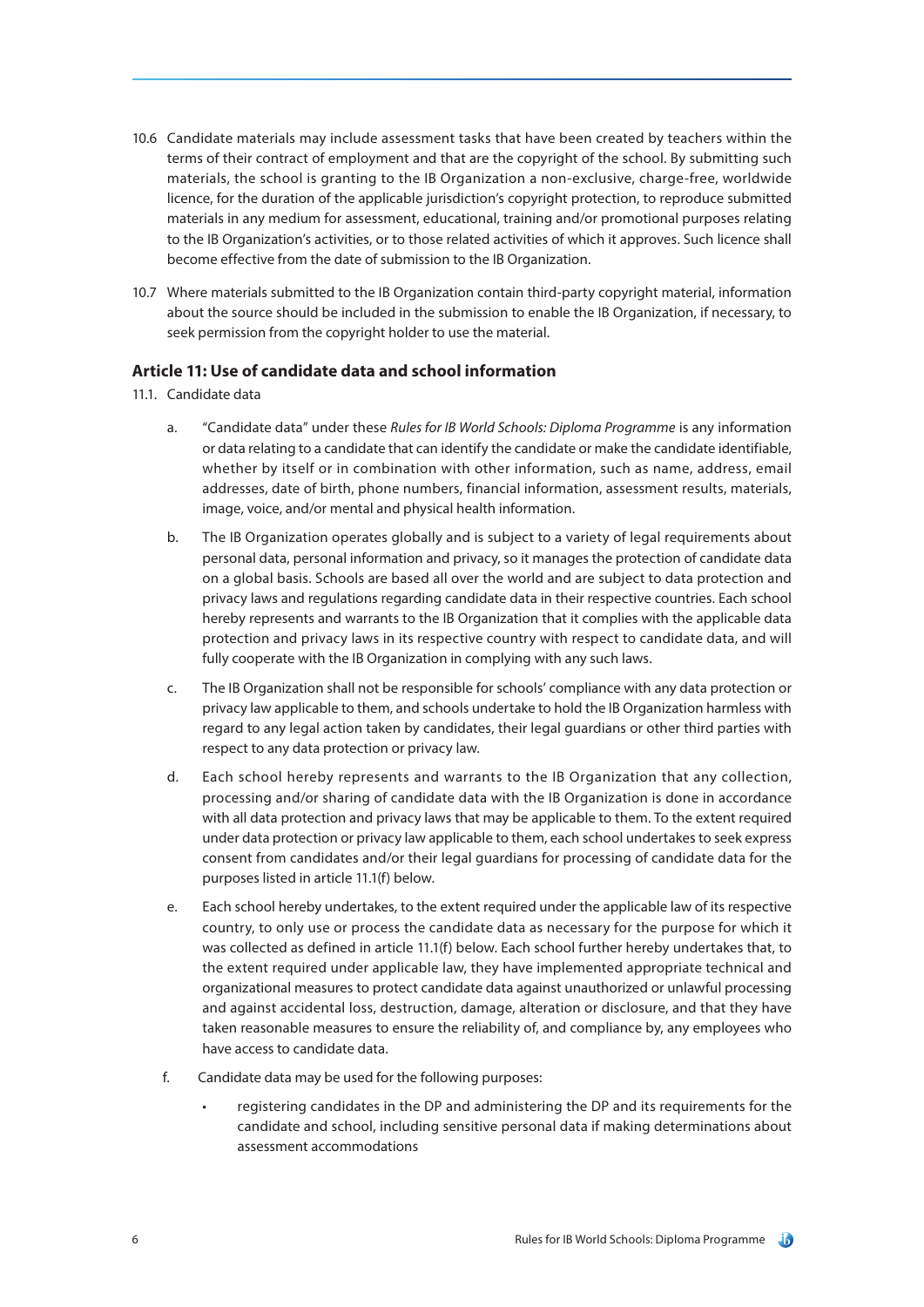- to provide DP support and services for the candidate and school, including website services and online forums, assessment services and accommodations, delivery of courses online to the candidate and assisting candidates and their school with providing information to institutions of higher education (such as universities and colleges or governmental authorities related to admission to institutions of higher education)
- research and statistical analysis related to the IB Organization's mission, including research on assessments and results and the effectiveness of the DP
- advertising and promotional purposes for the IB Organization (such as student and/or alumni networks and social media platforms)
- educational, training, commercial and other compatible purposes
- to engage in and process transactions with the candidate or school
- to fulfill statutory, regulatory, reporting and/or legal obligations.
- g. To the extent required under data protection or privacy law applicable to them, schools undertake to fully and duly inform, and obtain the consent of, each candidate and/or their legal guardian, that the school and/or the IB Organization may transfer candidate data outside of the country in which it was initially collected and to a country which may not have sufficient and adequate or comparable levels of data protection, in some cases to third parties, for the purposes discussed above. To the extent required under applicable law, the schools shall inform candidates about third parties to whom their candidate data may be transferred. With regard to the IB Organization, such third parties include schools, approved online course providers, institutions of higher education (such as colleges and universities or governmental authorities related to admission to institutions of higher education), ministries and departments of education, assessment service providers (such as examiners, moderators, third-party vendors, and other persons involved in the assessment process or any subsequent appeals), and other contractors of the IB Organization. Each school shall ensure that any transfers are done in compliance with requirements governing international and onward data transfers. Each school represents and warrants to the IB Organization that any candidate data transferred to the IB Organization by the school may be further transferred as described above without violating the privacy or data protection rights of any candidates.
- h. Candidates or their legal guardians may inquire as to the nature of the candidate data processed about him or her by their school to the extent permitted under data protection or privacy law applicable to the candidate and their respective school. Each school undertakes that a candidate or their legal guardian may direct their requests to [the](mailto:the) school in accordance with local legal requirements. In the event that the IB Organization receives a request regarding candidate data from a candidate or their legal guardian, each school undertakes to provide the IB Organization with full cooperation and assistance.

#### 11.2 School information

- a. "School information" is defined as any information relating to the school that can uniquely identify it or is related to a school's process of becoming and maintaining its status as an authorized IB World School, and includes, but is not limited to, materials gathered during a school's candidacy phase, the school's authorization process, evaluation by the IB Organization of the school's IB programmes, candidate registration, and school-level assessment results (that is, pass rates, enrollment rates and other data that does not relate to individual candidates).
- b. The IB Organization shall own all school information provided by a school from the point of its first contact with the IB Organization. Each school hereby acknowledges and agrees that the IB Organization may use and disclose school information for multiple purposes related to the IB programmes and mission, including but not limited to, research on programme implementation and impact; statistical analysis (including, but not limited to, analysis of examination results and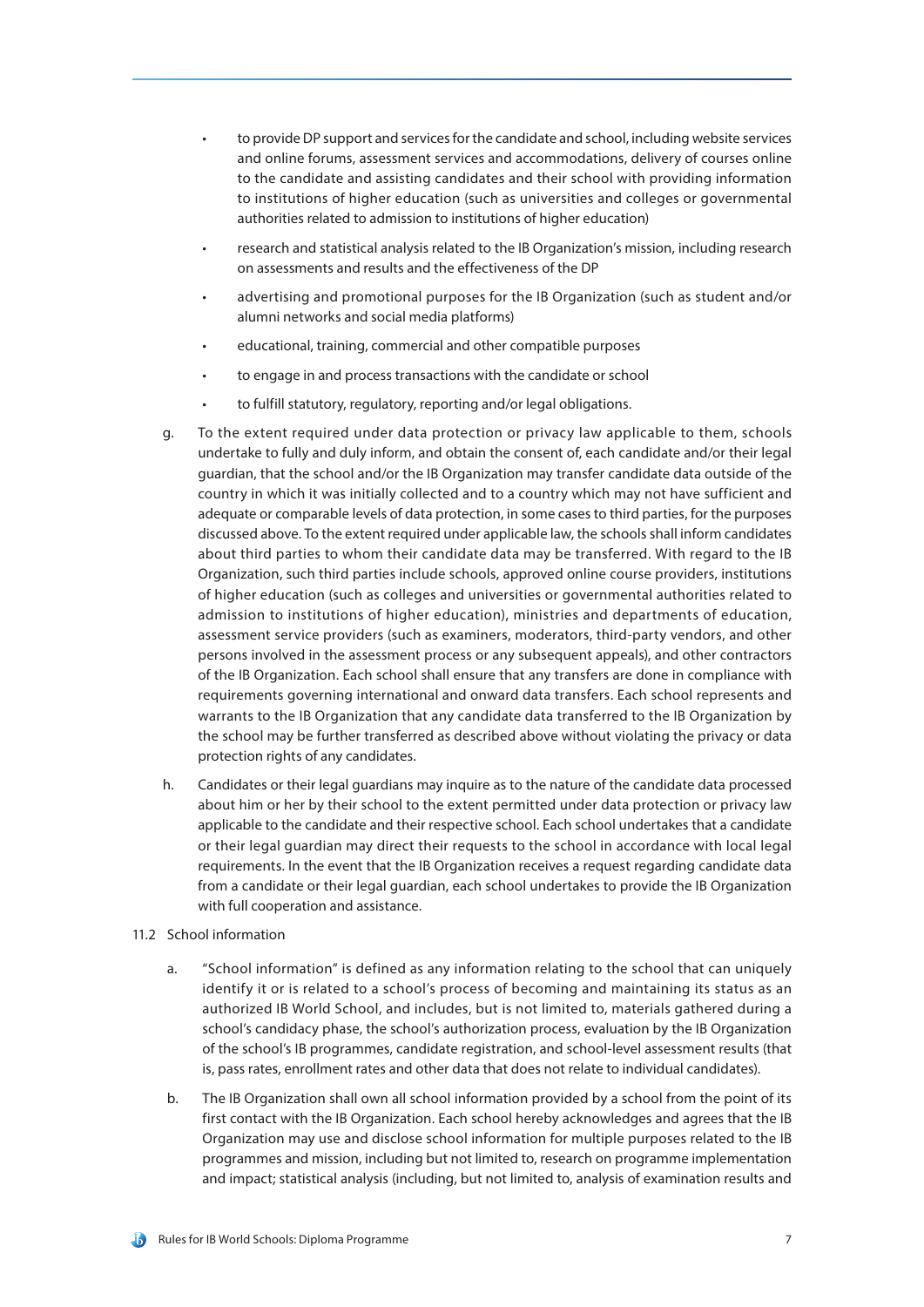research on the success of candidates in colleges and universities); professional development and training purposes; and for promotional and marketing purposes. Each school also acknowledges and agrees that these purposes may involve transfer and disclosure of school information to third parties (including, but not limited to, to an online course provider, independent researchers engaged or sponsored by the IB Organization, and contractors in the IB Educator Network).

- c. The IB Organization acknowledges that school information may contain information that is considered confidential by a school. Accordingly, the IB Organization will keep the school information in confidence and will exercise due diligence and the same care and safeguards with respect to school information as it applies to its confidential information.
- d. Each school hereby agrees that the IB Organization may collect, process, and use school information as well as personal information about schools (to the extent considered personal data under applicable data protection law) and their staff (such as coordinators and educators) for purposes of managing its relationship with the school, the DP and/or the security of its network and systems. Further, schools hereby consent to the IB Organization's transfer of such data to other entities and/or outside of the country in which the data was originally collected, including to countries that may not offer an adequate and/or comparable level of protection of personal data under applicable law. Such international transfer is strictly required for performance of the IB Organization's rights and obligations as set forth in these rules. To the extent required, the IB Organization will ensure that transfers are done in compliance with requirements governing international and onward data transfers.

# **Article 12: Withdrawal of authorization**

12.1 Authorization to teach the DP may be withdrawn if the IB, in its sole discretion, determines that:

- a. a school has breached any of its duties under these rules
- b. a school has not satisfactorily demonstrated that they have met the *Programme standards and practices* and programme requirements
- c. a school has failed to observe the requirements for administering the programme as described herein and in the relevant IB Organization documentation
- d. a school misuses the intellectual property of the IB Organization or fails to take reasonable steps to protect the IB Organization's intellectual property rights and to prevent any use that is contrary to the IB Organization's *Rules and policy for use of IB intellectual property* and online terms and conditions
- e. fees remain unpaid to the IB Organization
- f. a school refuses to accept any standard amendment to these *Rules for IB World Schools: Diploma Programme*, that is, any amendment that is decided by the IB Organization and is applicable to all schools.
- 12.2 In all cases the school will receive written notice that it has six months to remedy the situation, failing which, authorization will be withdrawn.
- 12.3 Any decision to withdraw authorization to teach the DP is taken by the director general of the IB Organization. The director general's decision is not subject to appeal and will take effect from the beginning of the school year following the decision to withdraw authorization.

# **Article 13: Termination by schools**

A school may terminate its authorization to teach the DP effective from the date established by the school in consultation with the IB Organization. However, the teaching of the DP shall continue until candidates already enrolled in the programme have had the opportunity to take their examinations and receive their results. Fees remain payable to the IB Organization until the agreed termination date.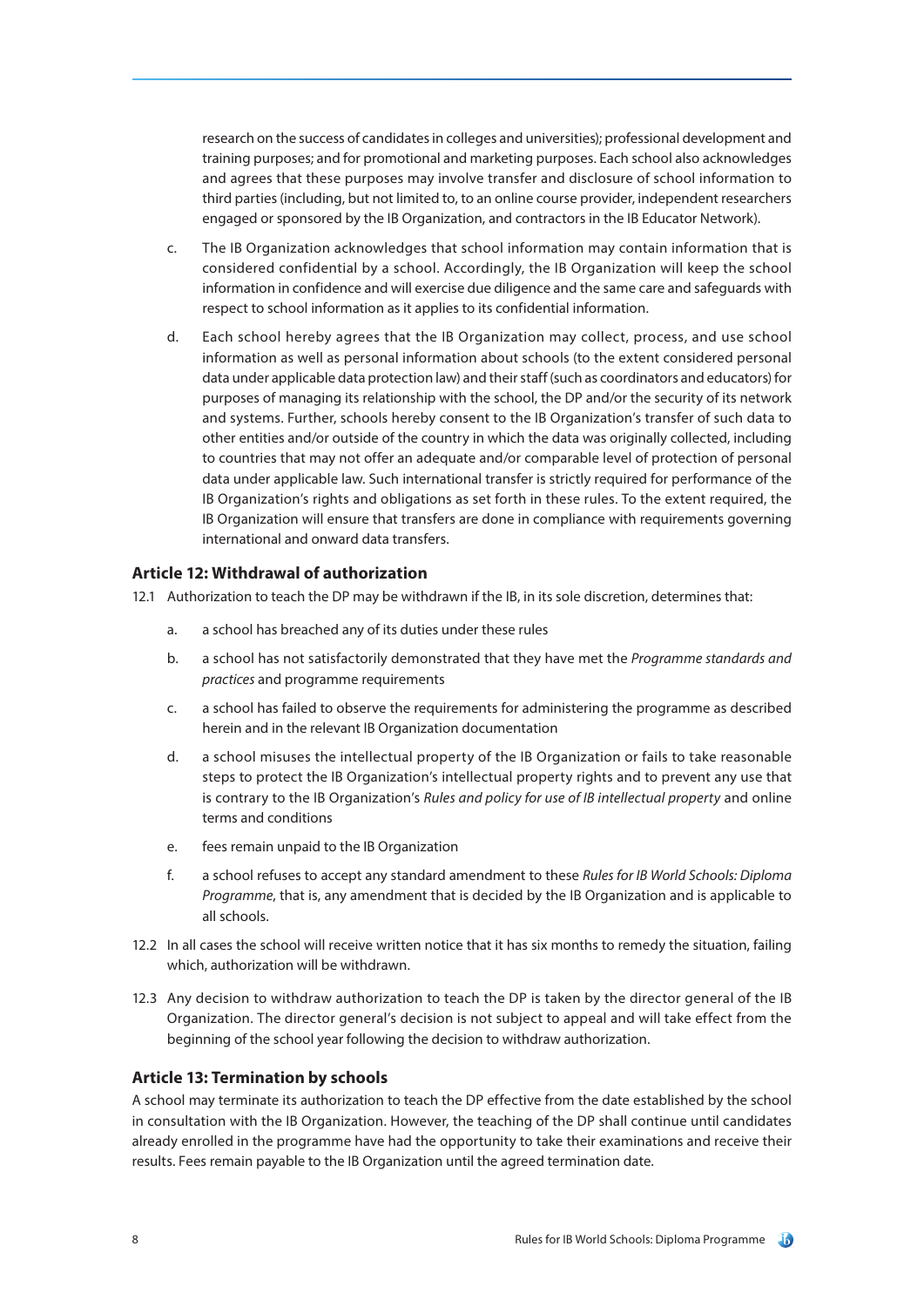#### **Article 14: Name and status of schools**

- 14.1 No school whose name includes the words "International Baccalaureate", "IB" or "World School" in any form or language—or that has any trademarks or pending applications containing such words—is permitted by the IB Organization to be an IB World School. A school must inform the IB Organization of any changes in their name.
- 14.2 A school must remain duly registered as a legal entity—either for profit or not for profit, privately or publicly funded—that is fit for the purposes of providing educational services for the age range of this programme and has the required accreditation by the local authorities and/or independent recognized accreditation agencies, if applicable. A school must inform the IB Organization of any changes in their legal status.

### **Article 15: Multiple campus schools**

- 15.1 If a school is divided between two or more campuses, each campus is normally deemed a separate IB World School.
- 15.2 In some cases the IB Organization recognizes that a single programme may, for logistical reasons, be taught in a school with two or more different campuses, perhaps a short distance apart. If such a multiple campus school is to be regarded as one unit for the purposes of recognition and fees, the following criteria must all be satisfied.
	- a. All campuses are recognized as comprising a single school according to legal and local registrations.
	- b. One person is responsible for the day-to-day educational leadership of the school across campuses and is formally recognized as such by the staff and, if applicable, also by the local authorities.
	- c. The campuses are governed by the same rules and regulations, including organizational structure and, if applicable, school fee tariff.
	- d. One IB programme coordinator is responsible for the day-to-day functioning of the combined programme across the campuses.
	- e. There is horizontal and vertical articulation of the programme across the campuses.
	- f. The staff across campuses meet frequently for collaborative planning.
- 15.3 The IB Organization reserves the right to decide what constitutes a multiple campus school.

#### **Article 16: Governing law**

These *Rules for IB World Schools: Diploma Programme* and all other documents relating to the implementation of the DP shall be governed by and construed in accordance with the laws of Switzerland without reference to its conflict of laws or similar provisions that would mandate or permit application of the substantive law of any other jurisdiction.

#### **Article 17: Arbitration of disputes**

Any dispute, controversy or claim arising out of, or in relation to, these rules, including the interpretation, validity, breach or termination thereof, shall be finally settled by arbitration by the Geneva Chamber of Commerce in accordance with the Swiss Rules of International Arbitration of the Swiss Chambers' Arbitration Institution ("Rules") in force on the date when the notice of arbitration is submitted in accordance with such Rules. The number of arbitrators shall be one, the seat of the arbitration shall be Geneva and the arbitral proceedings shall be conducted in English. The parties hereby agree to use information technology systems and electronic communications to the extent permitted in conducting any arbitral proceedings.